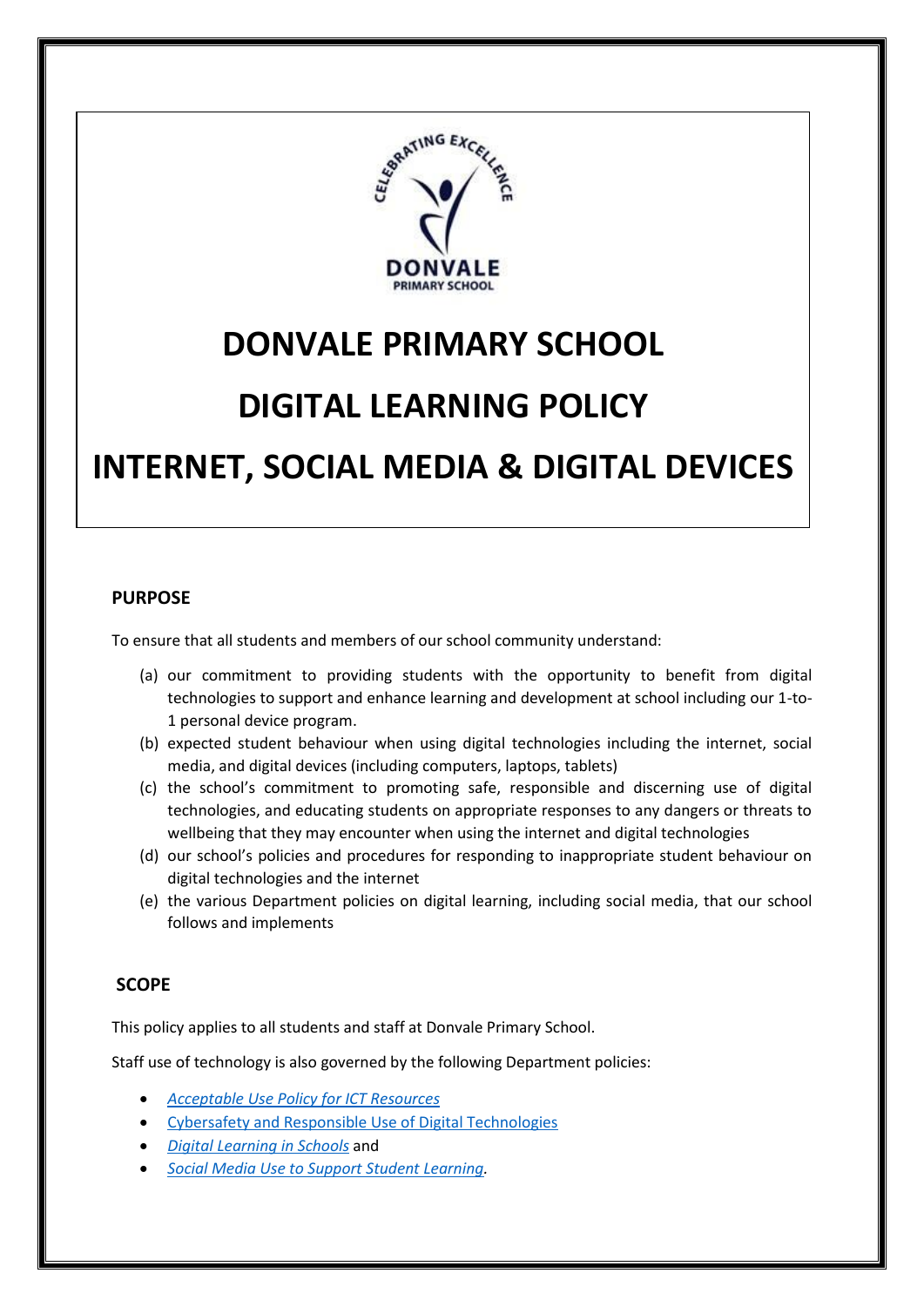Staff, volunteers and school councillors also need to adhere to codes of conduct relevant to their respective roles. These codes include:

- Donvale Primary School's Child safety Code of Conduct
- [The Victorian Teaching Profession Code of Conduct](https://www.vit.vic.edu.au/__data/assets/pdf_file/0018/35604/Code-of-Conduct-2016.pdf) (teaching staff)
- [Code of Conduct for Victorian Sector Employees](https://www2.education.vic.gov.au/pal/code-conduct/overview) (staff)
- [Code of Conduct for Directors of Victorian Public Entities](https://www2.education.vic.gov.au/pal/school-council-conduct/policy) (school councillors)

### **DEFINITIONS**

For the purpose of this policy, "digital technologies" are defined as digital devices, tools, applications and systems that students and teachers use for learning and teaching; this includes Departmentprovided software and locally sourced devices, tools and systems.

# **POLICY**

#### Vision for digital learning at our school

The use of digital technologies is a mandated component of the Victorian Curriculum F-10.

Safe and appropriate use of digital technologies, including the internet, apps, computers and tablets, can provide students with rich opportunities to support learning and development in a range of ways.

Through increased access to digital technologies, students can benefit from learning that is interactive, collaborative, personalised, engaging and transformative. Digital technologies enable our students to interact with and create high quality content, resources and tools. It also enables personalised learning tailored to students' particular needs and interests and transforms assessment, reporting and feedback, driving new forms of collaboration and communication.

Donvale Primary School believes that the use of digital technologies at school allows the development of valuable skills and knowledge and prepares students to thrive in our globalised and inter-connected world. Our school's vision is to empower students to use digital technologies safely and appropriately to reach their personal best and fully equip them to contribute positively to society as happy, healthy young adults.

#### Personal Devices at Donvale Primary School

Classes at Donvale Primary School are delivered with the use of iPads/tablets/notebook computers. Our school operates a Bring Your Own Device (BYOD) program for students in years 5 and 6 which means students must bring their own purchased or leased, fully charged device with them to school each day to participate in different learning activities. It is anticipated that in 2021 students in years 3 and 4 will also participate in this program.

Students are required to have their own device that must:

- be brought to school in a protective case
- have at least 32 GB of storage
- operate on a current OS version
- have all the required apps installed as outlined by the classroom teacher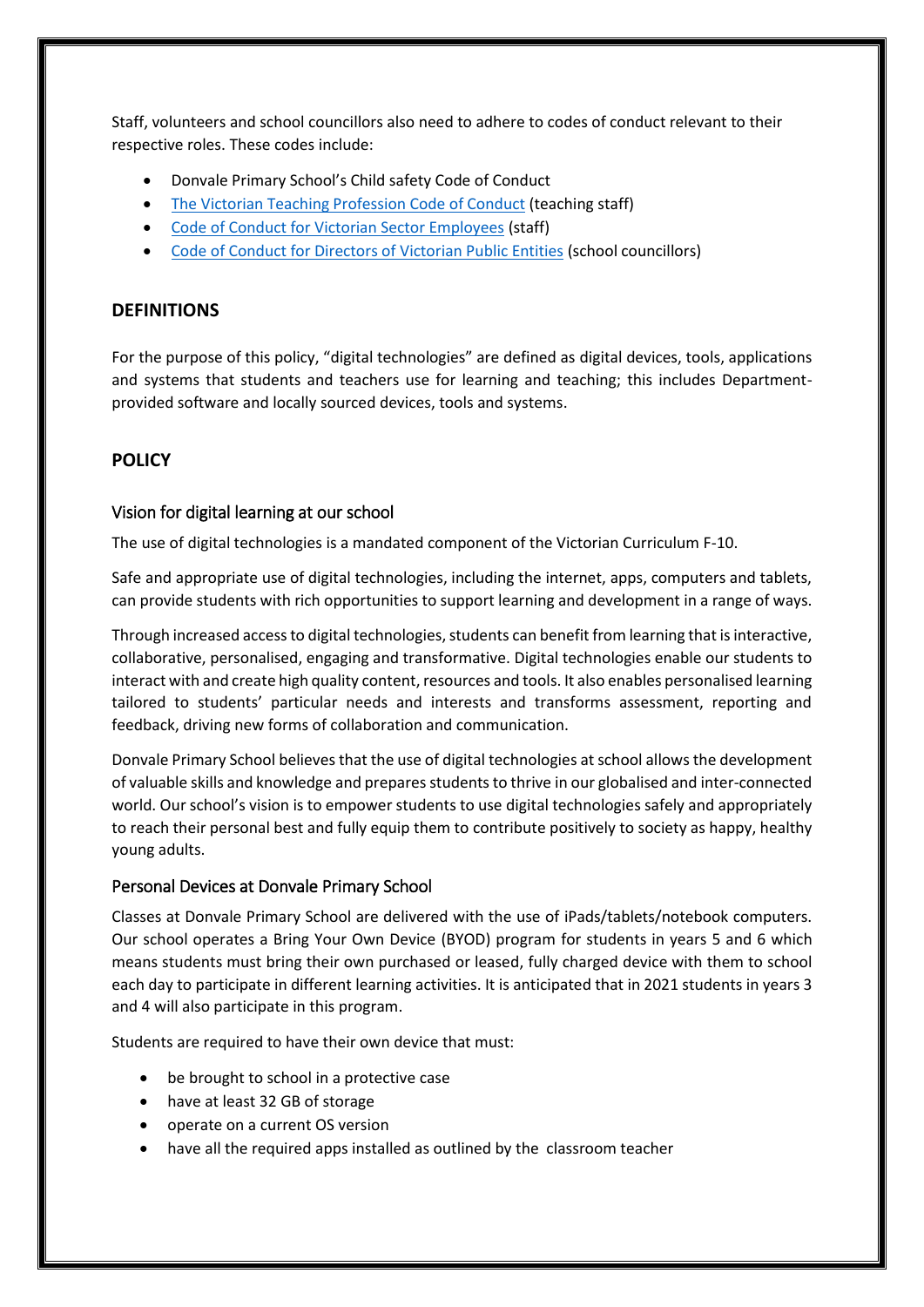Please note that our school does not have insurance to cover accidental damage to students' devices, and parents/carers are encouraged to consider obtaining their own insurance for their child's device.

School has in place arrangements to support families who may be experiencing long or short-term hardship to access devices for schoolwork.

Students, parents and carers who would like more information or assistance regarding our BYOD program are encouraged to contact the school's General Office.

#### Safe and appropriate use of digital technologies

Digital technologies, if not used appropriately, may present risks to users' safety or wellbeing. At Donvale Primary School, we are committed to educating all students to use digital technologies in ways that respect the dignity of ourselves and others and promote full flourishing for all, equipping students with the skills and knowledge to navigate the digital world.

At Donvale Primary School, we:

- use online sites and digital tools that support students' learning, and focus our use of digital technologies on being learning-centred
- use digital technologies in the classroom for specific purpose with targeted educational or developmental aims
- supervise and support students using digital technologies for their schoolwork
- effectively and responsively address any issues or incidents that have the potential to impact on the wellbeing of our students
- have programs in place to educate our students to be safe, responsible and discerning users of digital technologies, including cyber safety student and parent information sessions.
- educate our students about digital issues such as privacy, intellectual property and copyright, and the importance of maintaining their own privacy and security online
- actively educate and remind students of our *Student Engagement* policy that outlines our School's values and expected student behaviour, including online behaviours
- have an Acceptable Use Agreement outlining the expectations of students when using digital technologies for their schoolwork
- use clear protocols and procedures to protect students working in online spaces, which includes reviewing the safety and appropriateness of online tools and communities and removing offensive content at the earliest opportunity
- educate our students on appropriate responses to any dangers or threats to wellbeing that they may encounter when using the internet and other digital technologies
- provide a filtered internet service at school to block access to inappropriate content
- refer suspected illegal online acts to the relevant law enforcement authority for investigation
- support parents and carers to understand the safe and responsible use of digital technologies and the strategies that can be implemented at home through regular updates in our newsletter, information sheets, website/school portal and information sessions.

Distribution of school owned devices to students and personal student use of digital technologies at school will only be permitted where students and their parents/carers have completed a signed Acceptable Use Agreement.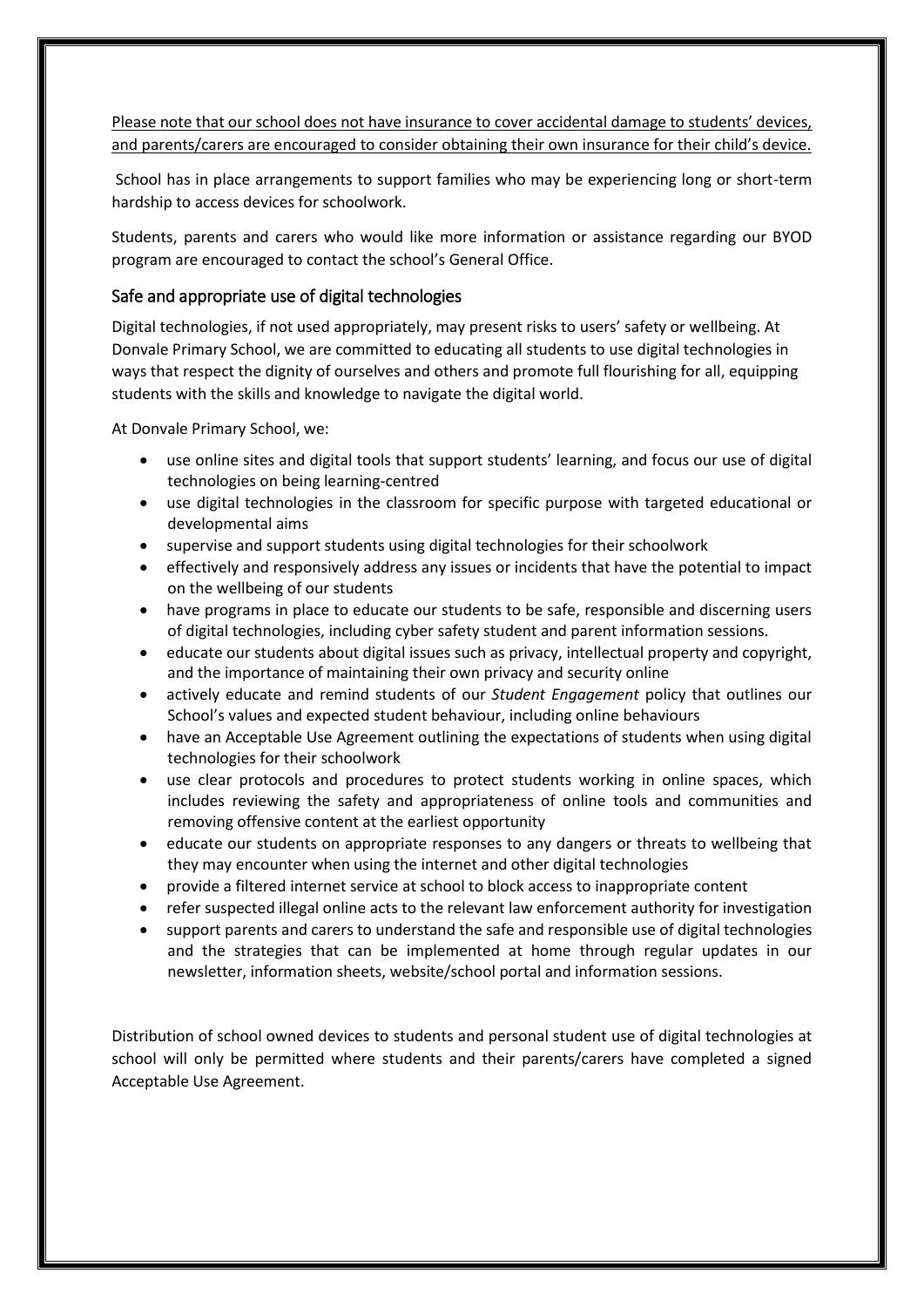It is the responsibility of all students to protect their own password and not divulge it to another person. If a student or staff member knows or suspects an account has been used by another person, the account holder must notify the classroom teacher and school leadership immediately.

All messages created, sent or retrieved on the school's network are the property of the school. The school reserves the right to access and monitor all messages and files on the computer system, as necessary and appropriate. Communications including text and images may be required to be disclosed to law enforcement and other third parties without the consent of the sender.

#### Social media use

Our school follows the Department's policy on [Social Media Use to Support Learning](https://www2.education.vic.gov.au/pal/social-media/policy) to ensure social media is used safely and appropriately in student learning and to ensure appropriate parent notification occurs or, where required, consent is sought. Where the student activity is visible to the public, it requires consent.

In accordance with the Department's policy on social media, staff will not 'friend' or 'follow' a student on a personal social media account, or accept a 'friend' request from a student using a personal social media account unless it is objectively appropriate, for example where the student is also a family member of the staff.

If a staff member of our school becomes aware that a student at the school is 'following' them on a personal social media account, Department policy requires the staff member to ask the student to 'unfollow' them, and to notify the school and/or parent or carer if the student does not do so.

#### Student behavioural expectations

When using digital technologies, students are expected to behave in a way that is consistent with Donvale Primary School's *Statement of Values, Student Wellbeing and Engagement* policy, *Bullying Prevention* policy and *Acceptable Use Agreement*.

When a student acts in breach of the behaviour standards of our school community (including cyberbullying, using digital technologies to harass, threaten or intimidate, or viewing/posting/sharing of inappropriate or unlawful content), Donvale Primary School will institute a staged response, consistent with our student engagement and behaviour policies*.*

Breaches of this policy by students can result in a number of consequences which will depend on the severity of the breach and the context of the situation. This includes:

- removal of network access privileges
- removal of email privileges
- removal of internet access privileges
- removal of printing privileges
- other consequences as outlined in the school's *Student Wellbeing and Engagement* and *Bullying Prevention* policies.

| Date Implemented:       | 29th October 2020                    |
|-------------------------|--------------------------------------|
| Author:                 | <b>Education Sub-Committee</b>       |
| Approved By:            | <b>School Council</b>                |
| Responsible for Review: | <b>Principal/Assistant Principal</b> |
| Review Date:            | 3 years                              |

# **REVIEW CYCLE AND EVALUATION**